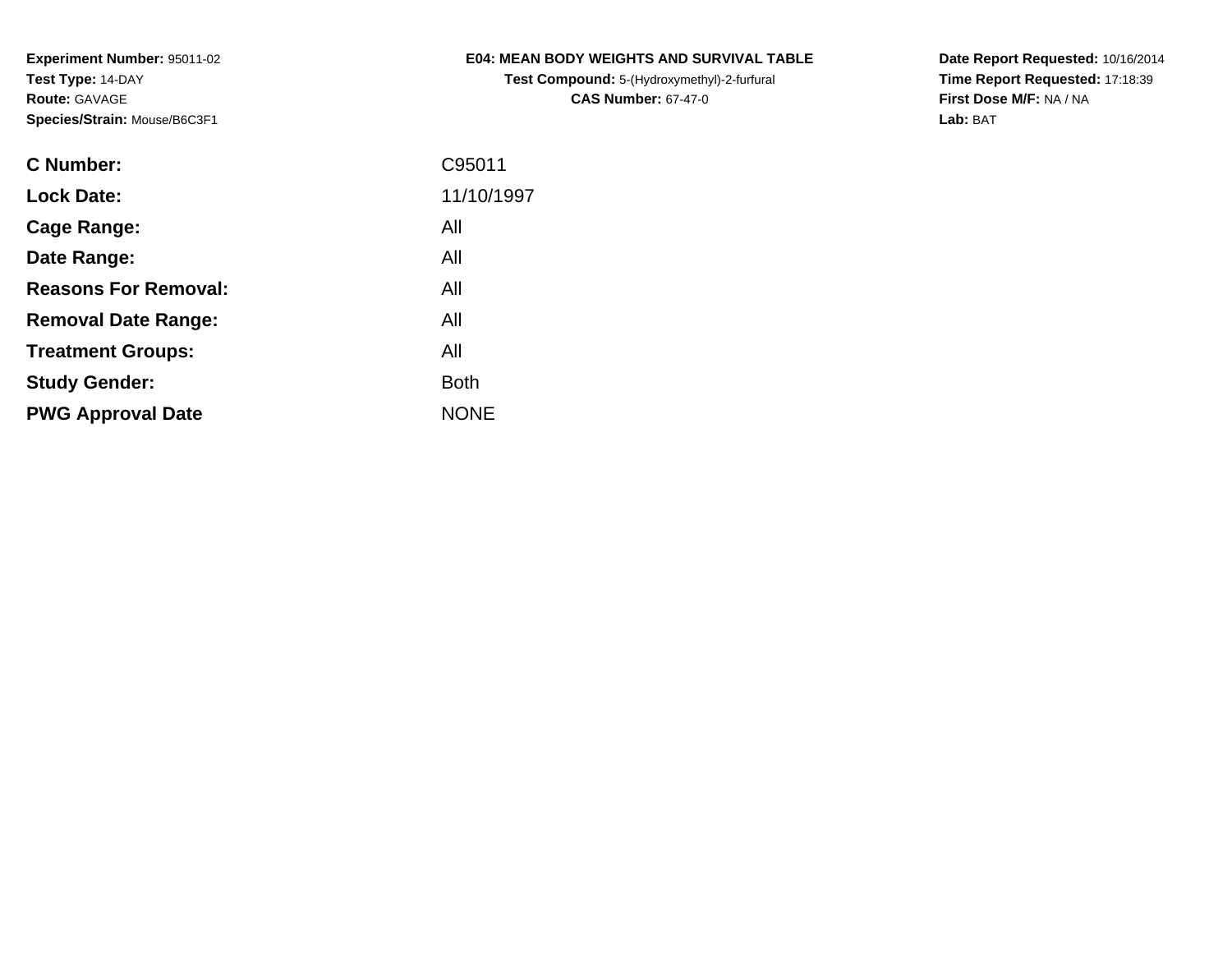### **E04: MEAN BODY WEIGHTS AND SURVIVAL TABLE**

**Test Compound:** 5-(Hydroxymethyl)-2-furfural

**CAS Number:** 67-47-0

**Date Report Requested:** 10/16/2014**Time Report Requested:** 17:18:39**First Dose M/F:** NA / NA**Lab:** BAT

#### **MALE**

| <b>DAY</b>                | 0 MG/KG |                 |      | 94 MG/KG            |   |      | <b>MG/KG</b><br>188 |   |      | <b>MG/KG</b><br>375 |              |
|---------------------------|---------|-----------------|------|---------------------|---|------|---------------------|---|------|---------------------|--------------|
|                           | WT(g)   | N               |      | $WT(g)$ % OF CNTL N |   |      | $WT(g)$ % OF CNTL N |   |      | $WT(g)$ % OF CNTL N |              |
|                           | 20.3    | $5\overline{)}$ | 20.3 | 100.0               | 5 | 20.2 | 99.4                | 5 | 20.1 | 98.8                | 5            |
| 8                         | 22.1    | 5               | 22.0 | 99.5                | 5 | 21.8 | 98.7                | 5 | 21.8 | 98.6                | 5            |
| 15                        | 23.0    | 5               | 22.8 | 99.2                | 5 | 22.8 | 99.0                | 5 | 22.8 | 99.2                | 5            |
| <b>TERM</b><br><b>SAC</b> | 23.3    | 5               | 23.3 | 99.9                | 5 | 22.3 | 96.0                | 5 | 22.7 | 97.6                | $\mathbf{p}$ |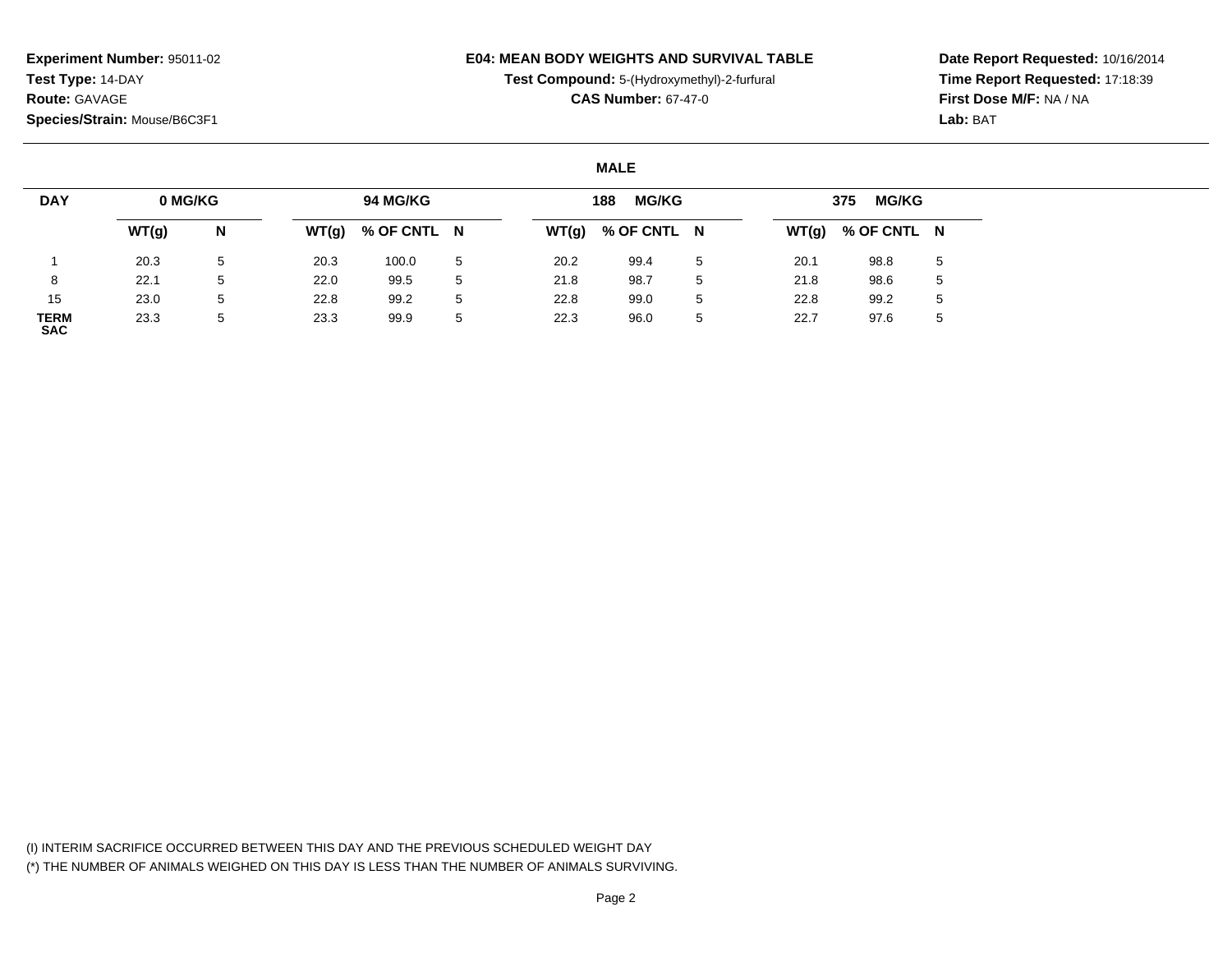### **E04: MEAN BODY WEIGHTS AND SURVIVAL TABLE**

**Test Compound:** 5-(Hydroxymethyl)-2-furfural

**CAS Number:** 67-47-0

**Date Report Requested:** 10/16/2014**Time Report Requested:** 17:18:39**First Dose M/F:** NA / NA**Lab:** BAT

#### **MALE**

| <b>DAY</b>          |      | <b>MG/KG</b><br>750 |   |       | 1500 MG/KG  |    |
|---------------------|------|---------------------|---|-------|-------------|----|
|                     |      | $WT(g)$ % OF CNTL N |   | WT(g) | % OF CNTL N |    |
|                     | 20.3 | 99.7                | 5 | 20.1  | 99.0        | -5 |
| 8                   | 21.6 | 97.8                | 5 | 21.2  | 95.7        | 3  |
| 15                  | 22.5 | 97.7                | 5 | 21.0  | 91.0        | 2  |
| <b>TERM<br/>SAC</b> | 22.2 | 95.4                | 5 | 21.2  | 90.9        | 2  |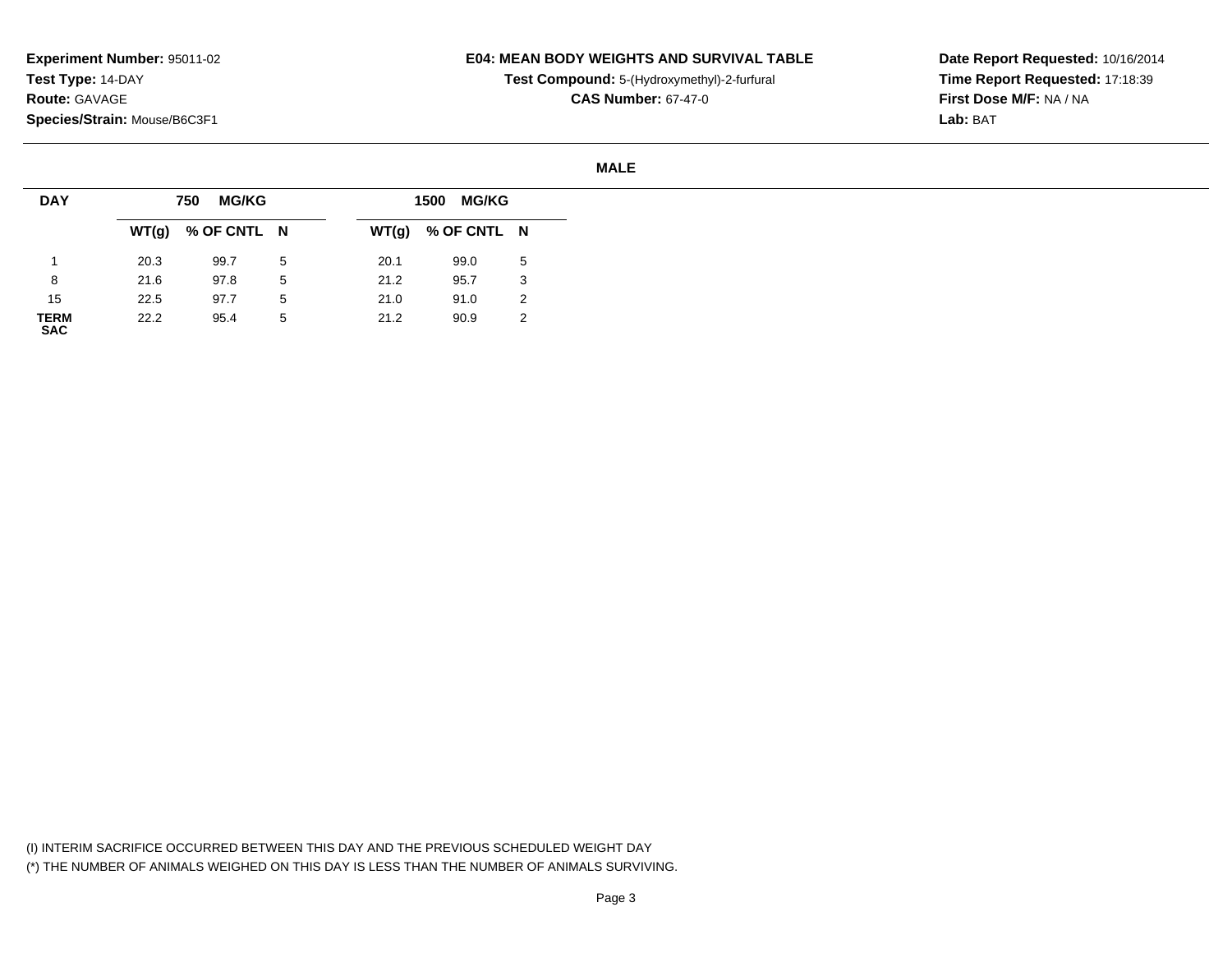### **E04: MEAN BODY WEIGHTS AND SURVIVAL TABLE**

**Test Compound:** 5-(Hydroxymethyl)-2-furfural **CAS Number:** 67-47-0

\*\*\*END OF MALE DATA\*\*\*

**Date Report Requested:** 10/16/2014**Time Report Requested:** 17:18:39**First Dose M/F:** NA / NA**Lab:** BAT

(I) INTERIM SACRIFICE OCCURRED BETWEEN THIS DAY AND THE PREVIOUS SCHEDULED WEIGHT DAY(\*) THE NUMBER OF ANIMALS WEIGHED ON THIS DAY IS LESS THAN THE NUMBER OF ANIMALS SURVIVING.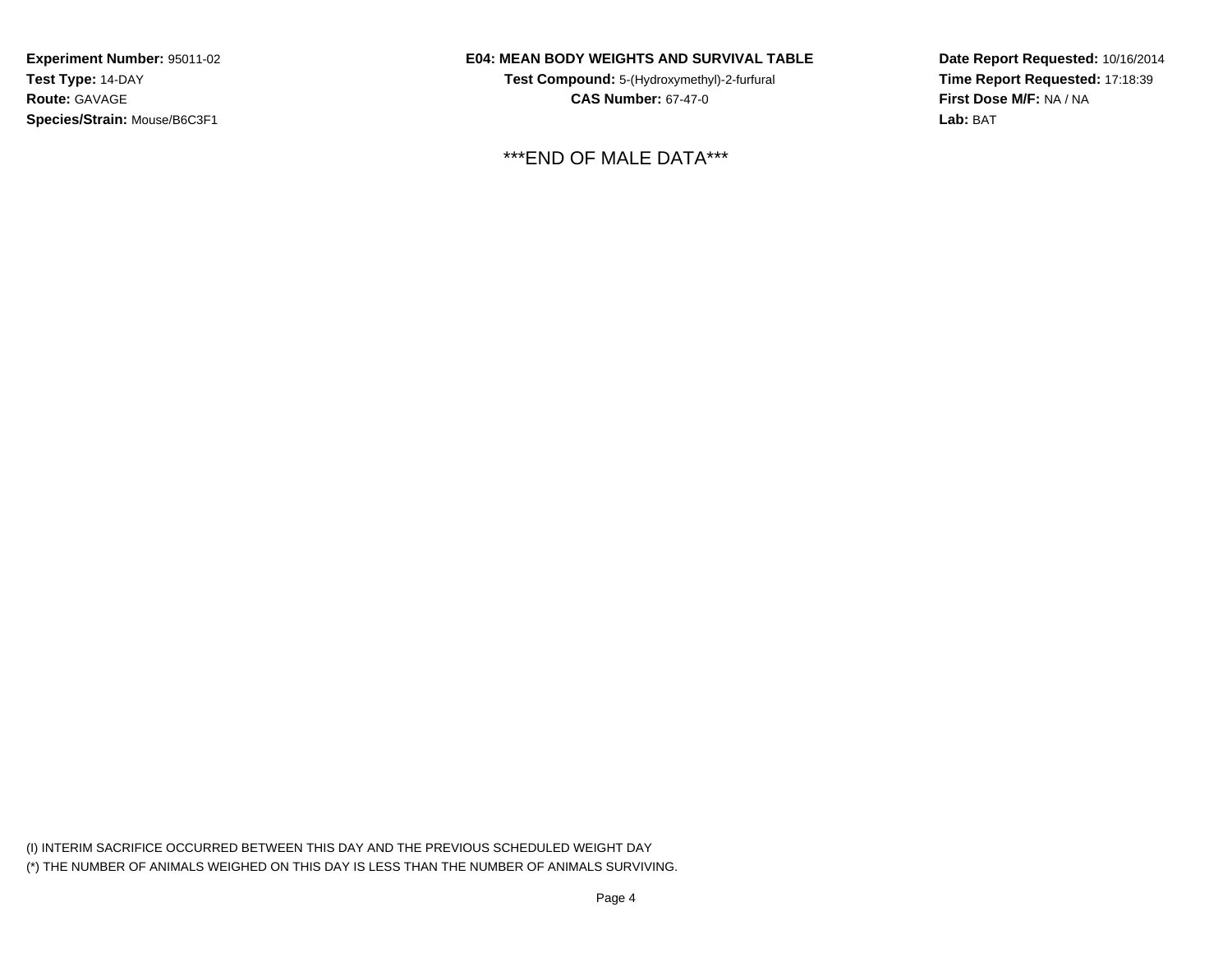### **E04: MEAN BODY WEIGHTS AND SURVIVAL TABLE**

**Test Compound:** 5-(Hydroxymethyl)-2-furfural

**CAS Number:** 67-47-0

**Date Report Requested:** 10/16/2014**Time Report Requested:** 17:18:39**First Dose M/F:** NA / NA**Lab:** BAT

#### **FEMALE**

| <b>DAY</b>                | 0 MG/KG |   |      | 94 MG/KG            |   |      | <b>MG/KG</b><br>188 |   |       | <b>MG/KG</b><br>375 |             |
|---------------------------|---------|---|------|---------------------|---|------|---------------------|---|-------|---------------------|-------------|
|                           | WT(g)   | N |      | $WT(g)$ % OF CNTL N |   |      | $WT(g)$ % OF CNTL N |   | WT(g) | % OF CNTL N         |             |
|                           | 18.0    | 5 | 18.2 | 101.1               | 5 | 18.0 | 100.1               | 5 | 17.8  | 99.2                | $5^{\circ}$ |
| 8                         | 18.5    | 5 | 18.6 | 100.5               | 5 | 18.7 | 101.3               | 5 | 18.5  | 100.2               | 5           |
| 15                        | 19.5    | 5 | 19.6 | 100.4               | 5 | 19.4 | 99.7                | 5 | 19.5  | 100.2               | 5           |
| <b>TERM</b><br><b>SAC</b> | 19.4    | 5 | 19.9 | 102.4               | 5 | 19.1 | 98.6                | 5 | 19.7  | 101.5               | 5           |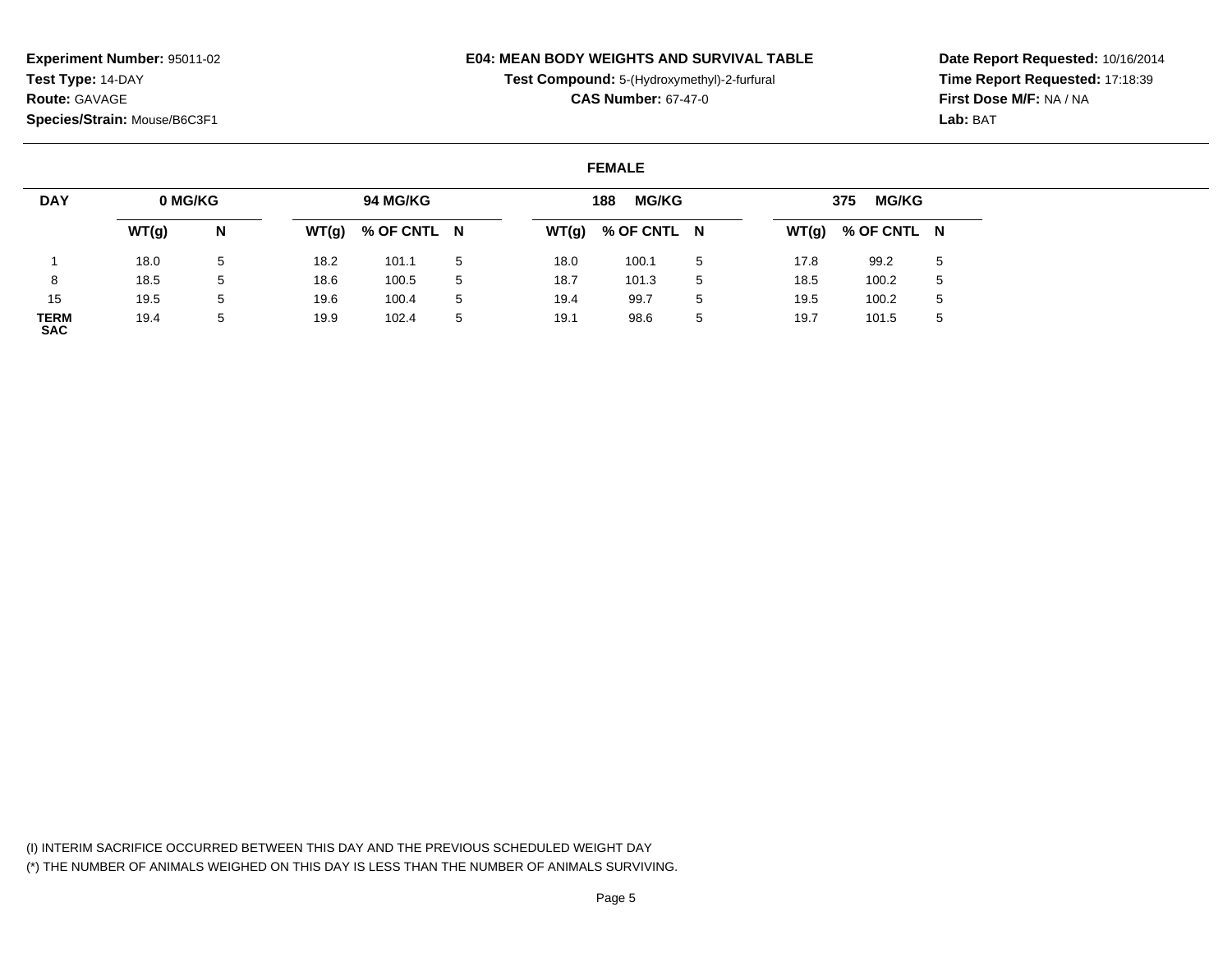### **E04: MEAN BODY WEIGHTS AND SURVIVAL TABLE**

**Test Compound:** 5-(Hydroxymethyl)-2-furfural

**CAS Number:** 67-47-0

**Date Report Requested:** 10/16/2014**Time Report Requested:** 17:18:39**First Dose M/F:** NA / NA**Lab:** BAT

#### **FEMALE**

| <b>DAY</b>          |      | <b>MG/KG</b><br>750 |   |       | 1500 MG/KG  |   |
|---------------------|------|---------------------|---|-------|-------------|---|
|                     |      | $WT(g)$ % OF CNTL N |   | WT(g) | % OF CNTL N |   |
|                     | 17.5 | 97.7                | 5 | 18.4  | 102.6       | 5 |
| 8                   | 18.3 | 98.9                | 5 | 18.3  | 99.0        | 3 |
| 15                  | 19.6 | 100.7               | 5 | 19.0  | 97.5        | 2 |
| <b>TERM<br/>SAC</b> | 19.6 | 100.8               | 5 | 19.4  | 99.6        | 2 |